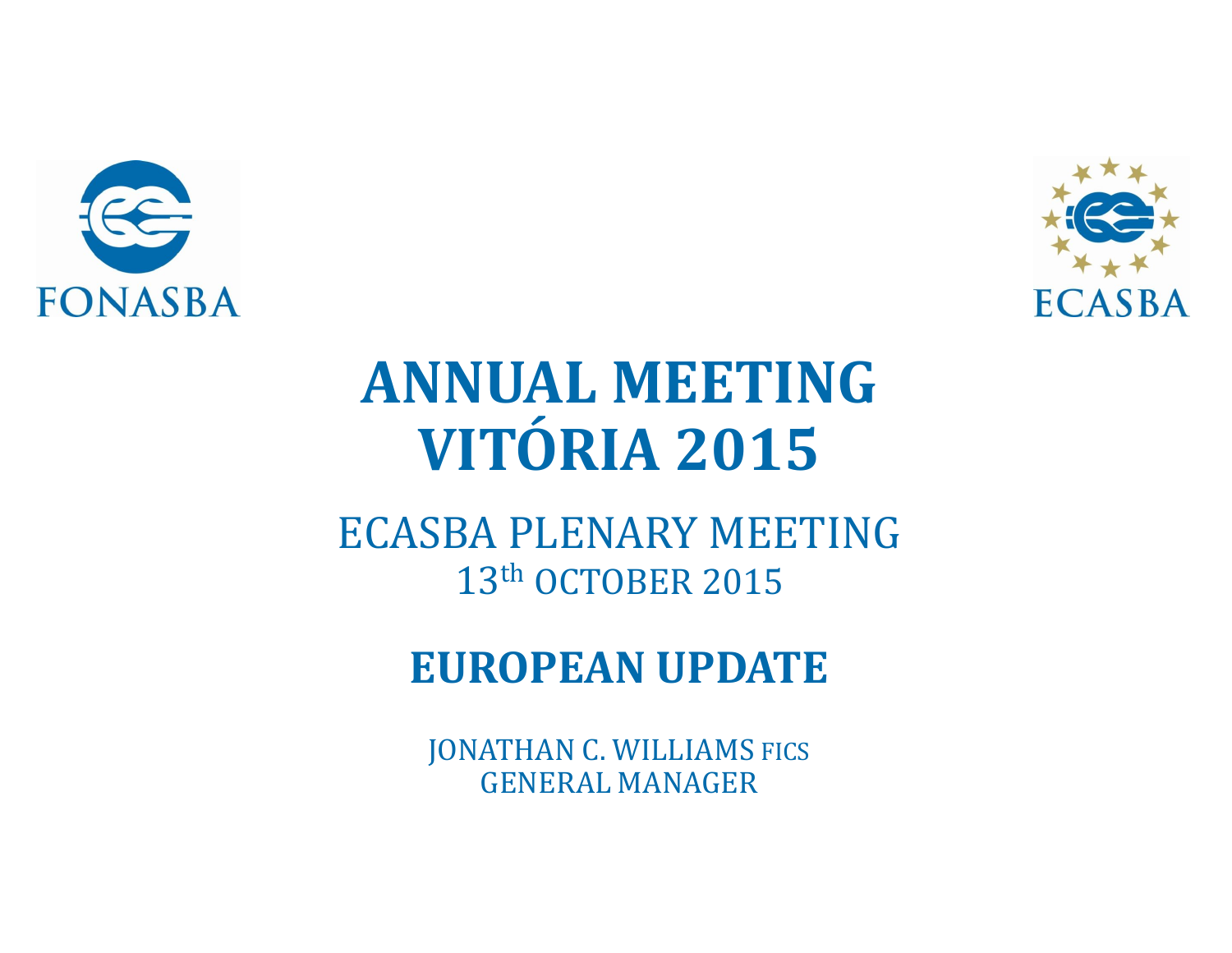# ECASBA ISSUES



- Digital Transport & Logistics Forum (DTLF)
	- MONA LISA Project
- Reporting Formalities Directive (2010/65/EC)
- Sulphur Emissions Control Areas (SECA's)
- 2014 Port Regulation
- Proposed 2017 Community Shipping Package
- Union Customs Code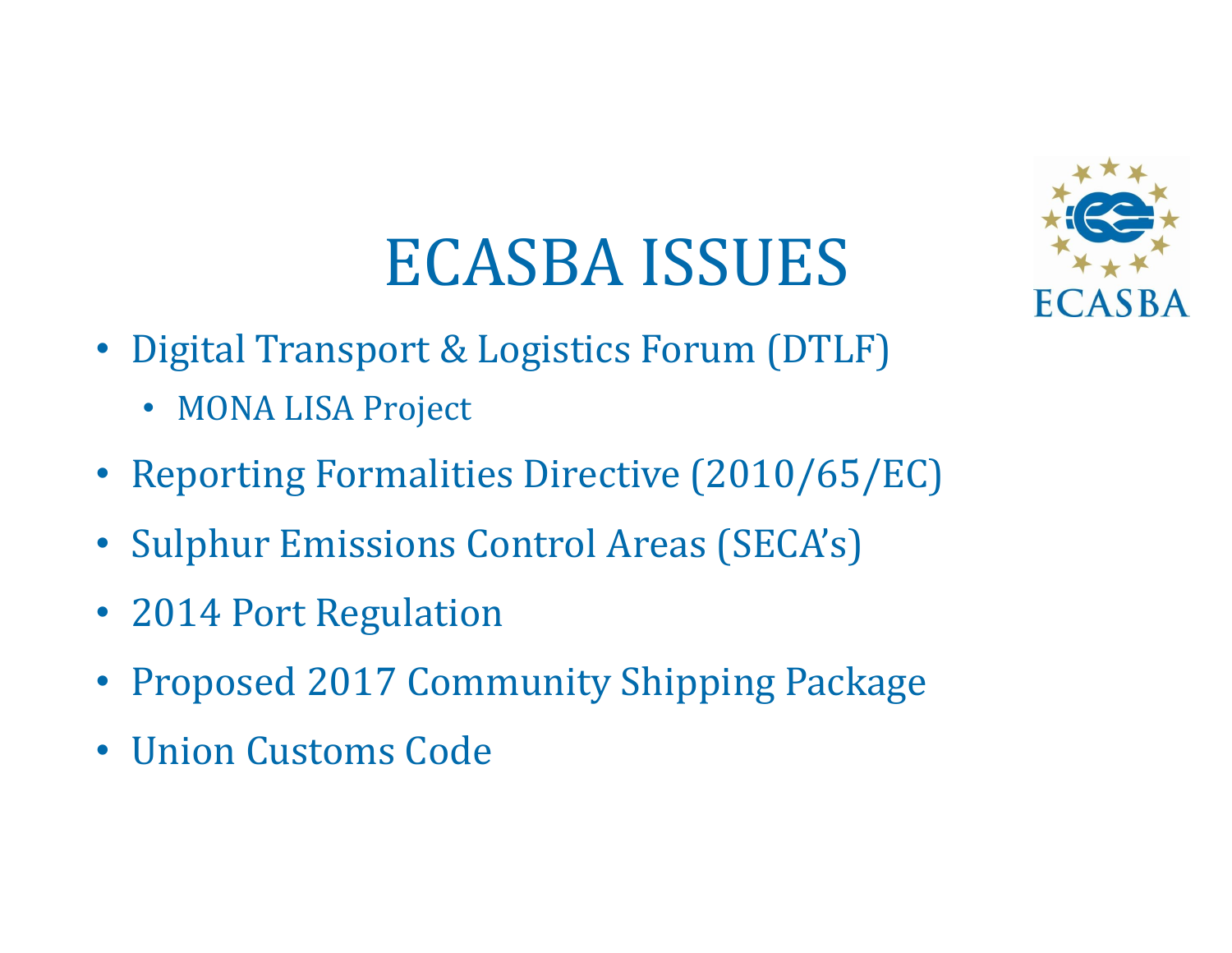# DTI.F



- ECASBA advised of the Forum proposal in late 2014
- Objective to "address **questions relevant to the digitalisation of freight transport and logistics.** It will bring together Member States, stakeholders from all transport modes and logistics communities including shippers, and commercial partners, with the aim to identify challenges and areas where common action in the EU is needed, to provide recommendations and solutions, and to work on their implementation where appropriate". – DG-MOVE invitation to stakeholders May 2015
- Only one representative of each association permitted. ECASBA nominated Menno Duin of VRC Rotterdam
- ECASBA's participation fully supported by DG-MOVE, Jukka Savo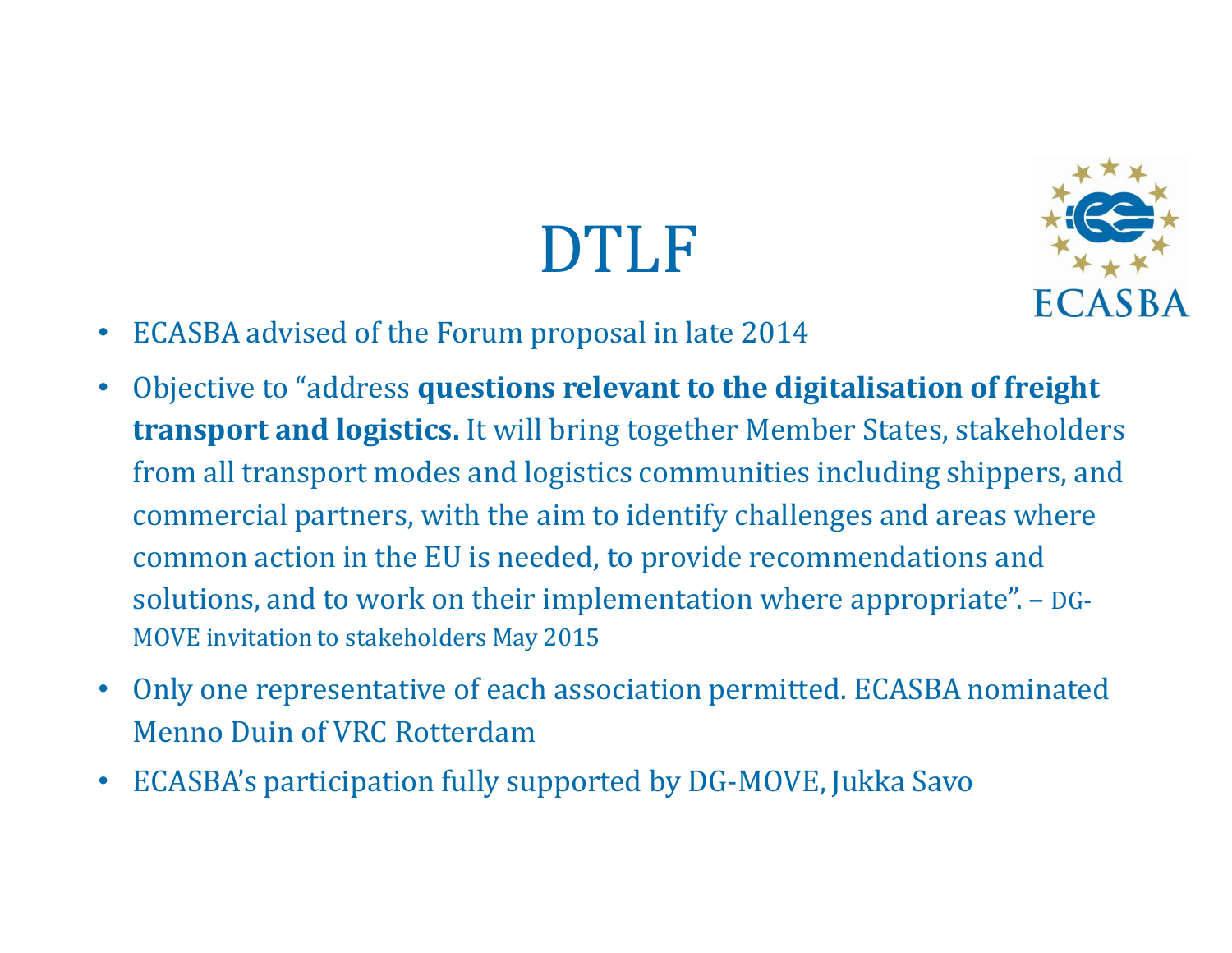

- ECASBA/Menno Duin duly appointed to the Forum
- First plenary meeting held 1st/2nd July 2015
- Approximately 110 organisations represented
- Four main policy objectives:
	- Digitalisation of transport how to harness and use data to allow organisations to build efficient transport logistics chains
	- Decarbonisation how to use ICT to further integrate all modes
	- The human factor
	- International aspects spreading European standards internationally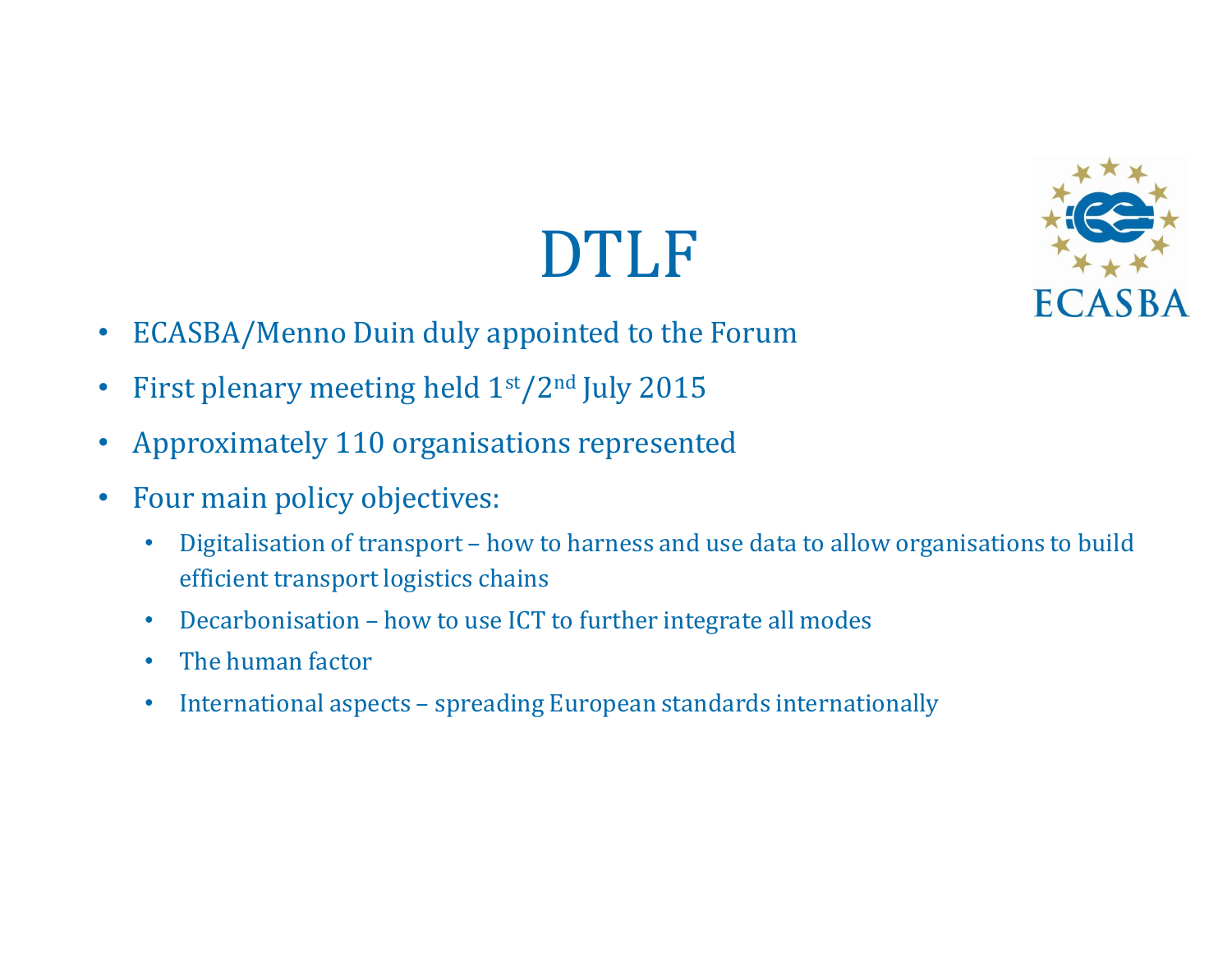

- Challenges of digitalisation:
	- Interoperability of systems and standards (including government systems) to actively connect all players
	- Acceptance of electronic documents by all players (public and private) in the market
	- Intelligent use of electronic data available to create added value for EU businesses, e.g.: adjust planning based on real time data, allow private actors to access public data, manage share and exploit data, new business models and value added services; develop corridor community systems and data platforms
	- Provide a trustworthy environment, taking into account concerns over cybersecurity, trusted third parties and e-Signatures
	- Ensure costs are manageable, ensure SME's can participate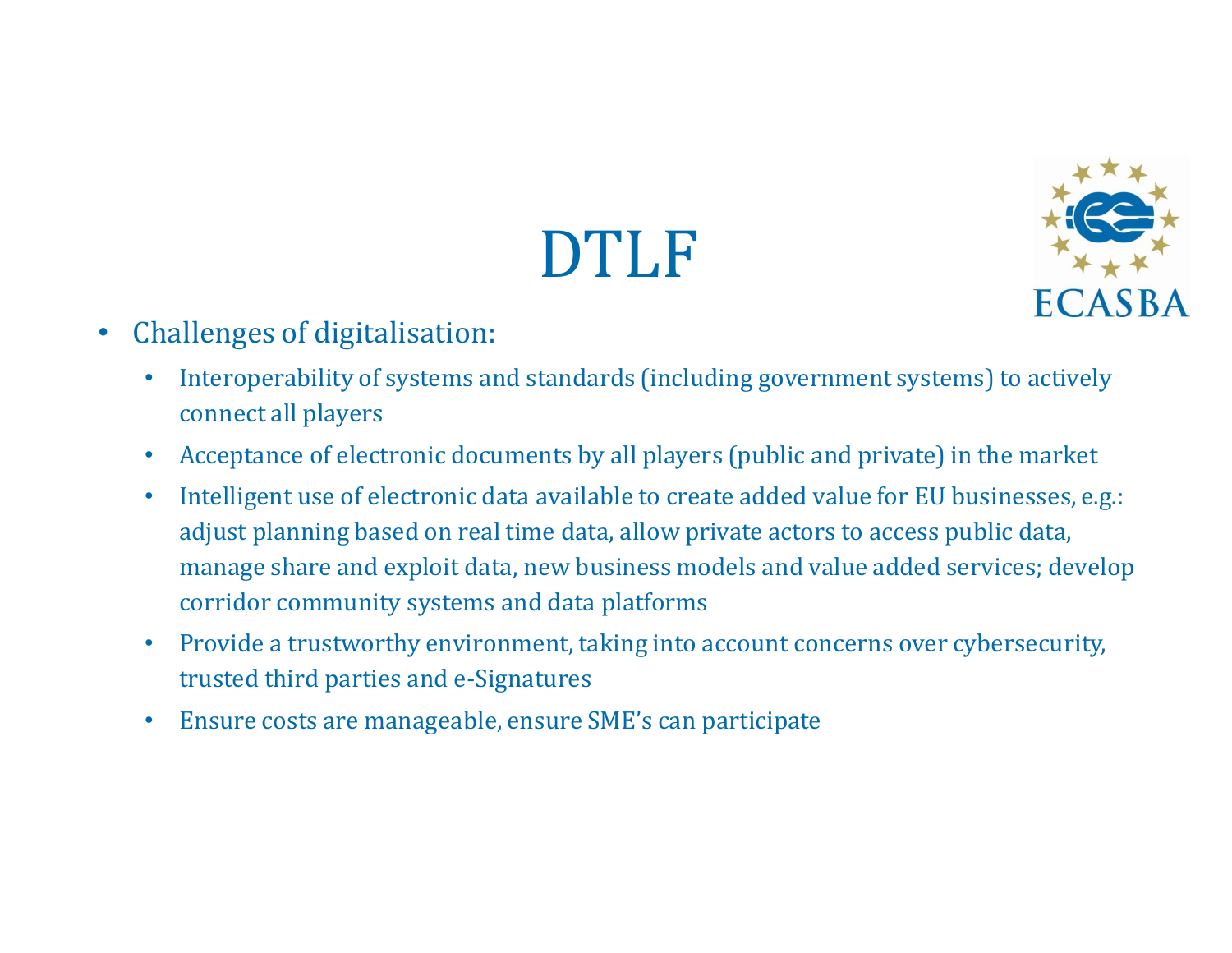

- ECASBA/ECSA/FEPORT/WSC Joint Letter September 2015
	- Establishment of E-maritime Logistics Subgroup within DTLF to ensure action on specific issues relating to maritime transport
	- Concentrate on:
		- Revision of Reporting Formalities Directive to introduce an effective maritime single window
		- Establishment of a harmonised e-Manifest
		- Increased recognition and use of E-documents
		- Reduction of administrative burdens on maritime transport by standardising the type, content and process of business to government communication – and vice-versa
	- Stay away from:
		- electronic multimodal waybills,
		- electronic ships documents and
		- business to business communication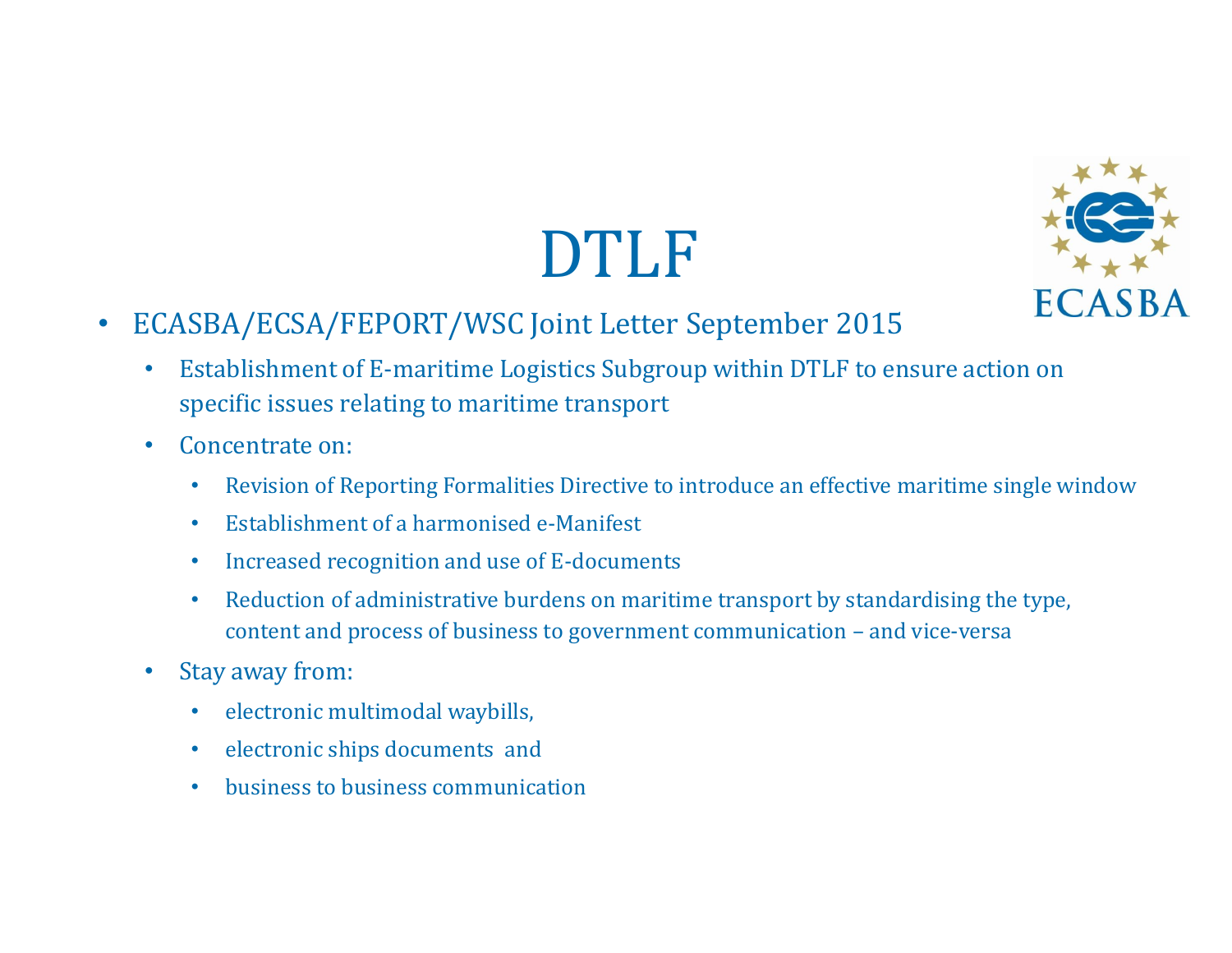

- Next Steps:
	- ECASBA and colleague associations to continue to press for establishment of the Emaritime subgroup
	- ECASBA to meet DG-MOVE (Sandro Santamato) in November to discuss issues
	- Menno Duin to attend next Plenary Meeting 29.10.2015

### INTERACTIVE DISCUSSION

#### WHAT ELSE DO MEMBERS WANT TO SEE TAKEN FORWARD BY ECASBA IN THE CONTEXT OF THE DTLF?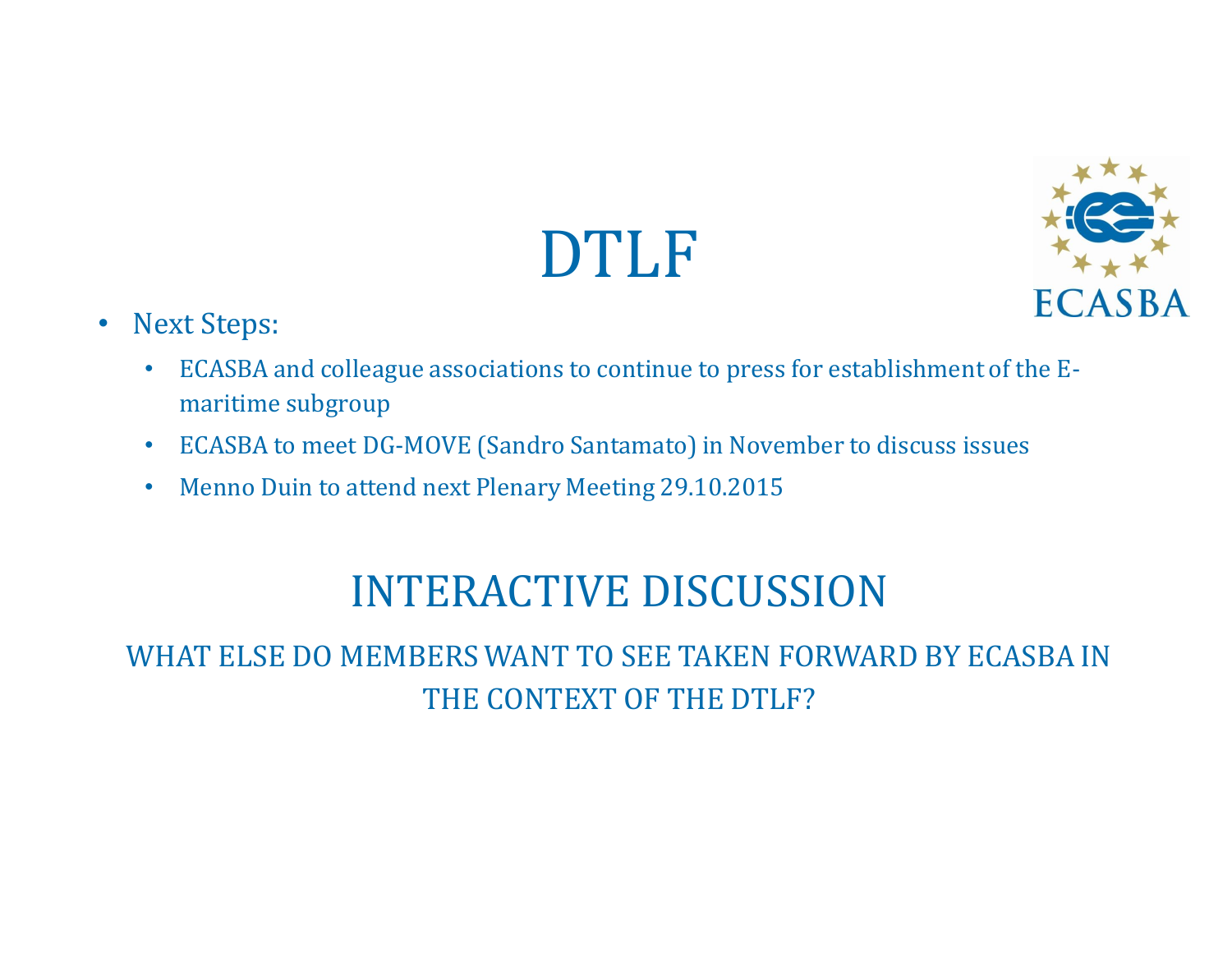

- Directive 2010/65/EC, originally launched in 2009
- Designed to introduce harmonised, streamlined and consistent vessel reporting to national authorities, allow re-use of data and effect a reduction in the reporting burden with effect from 1st June 2015
- ECASBA has participated in meetings, conferences, workshops and other fora since, fully supporting the concept and encouraging the Commission and Member States to go further in bringing about the changes needed to allow shipping to compete with road and rail and to introduce a true single market for maritime transport Europe-wide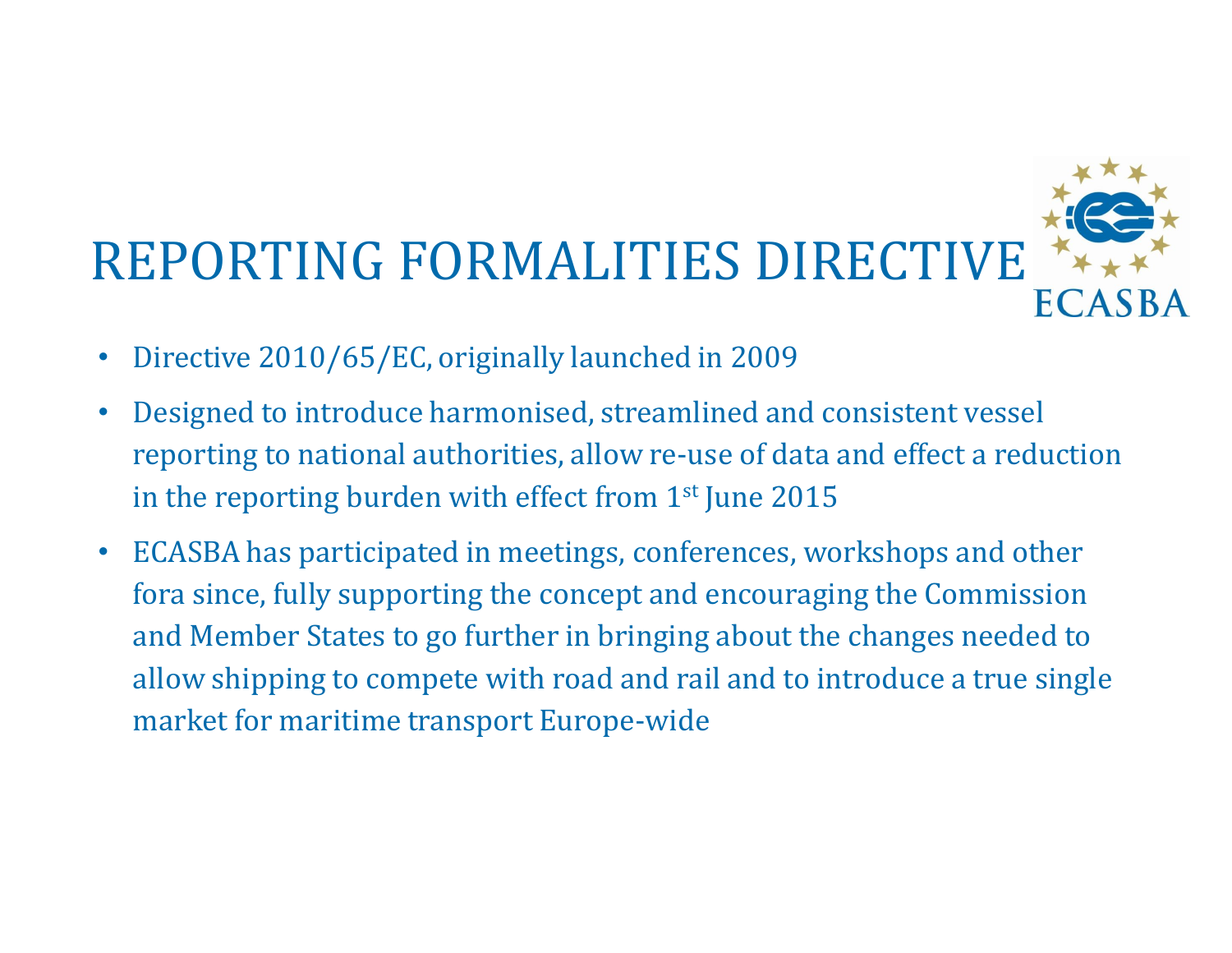## REPORTING FORMALITIES DIRECTIVE **ECASBA**

- Unfortunately this has not been achieved because:
	- Member State national authorities jealously guard their right to access to information and are not prepared to compromise on sharing with others
	- Most Member State national authorities have been too slow in agreeing common formats and standards for messaging and data exchange
	- Too many national systems were not ready to accept electronic declarations on 1<sup>st</sup> June.
	- Some Member States believed that the Commission would delay implementation of the Directive, thus allowing time for system development and procedures to be put in place
	- Infringement proceedings take a minimum of twelve months to implement, giving Member States another year to get their act together!
	- The Commission is now looking at reviewing the Directive so it is unlikely any further substantive action will be taken before the Review is carried out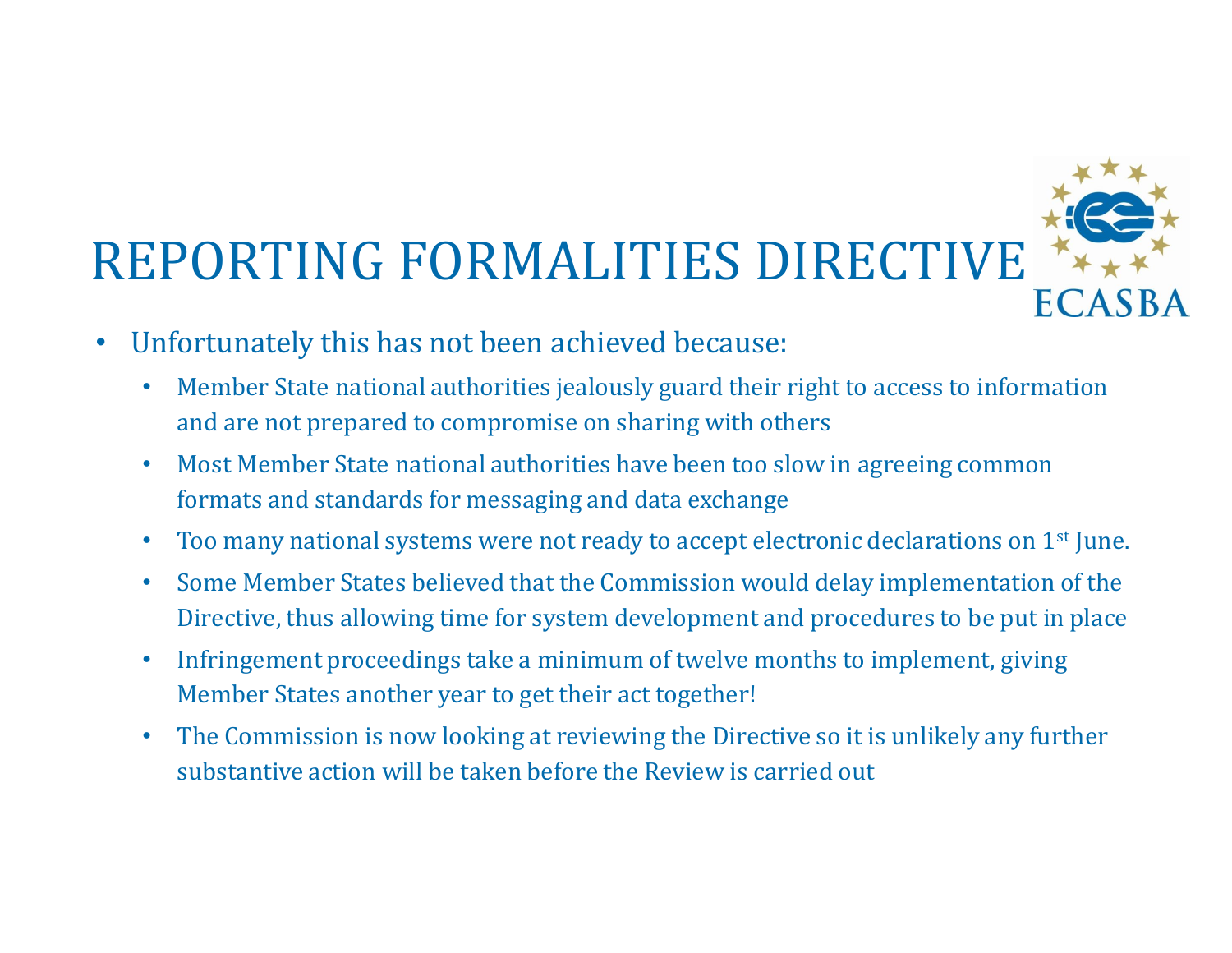

- Next Steps:
	- ECASBA will press the Commission, both directly and via the DTLF, to ensure that if there is a review of the Directive, it is carried out as soon as possible
	- ECASBA will also maintain its ongoing bi-lateral discussions with the Commission to ensure that positive progress is maintained
	- ECASBA associations are requested to maintain pressure on national authorities to ensure measures are implemented as soon as possible

### INTERACTIVE DISCUSSION

WHAT FURTHER PROGRESS HAS BEEN MADE, OR OBSTACLES REVEALED, WITH REGARD TO IMPLEMENTATION IN ECASBA MEMBER STATES?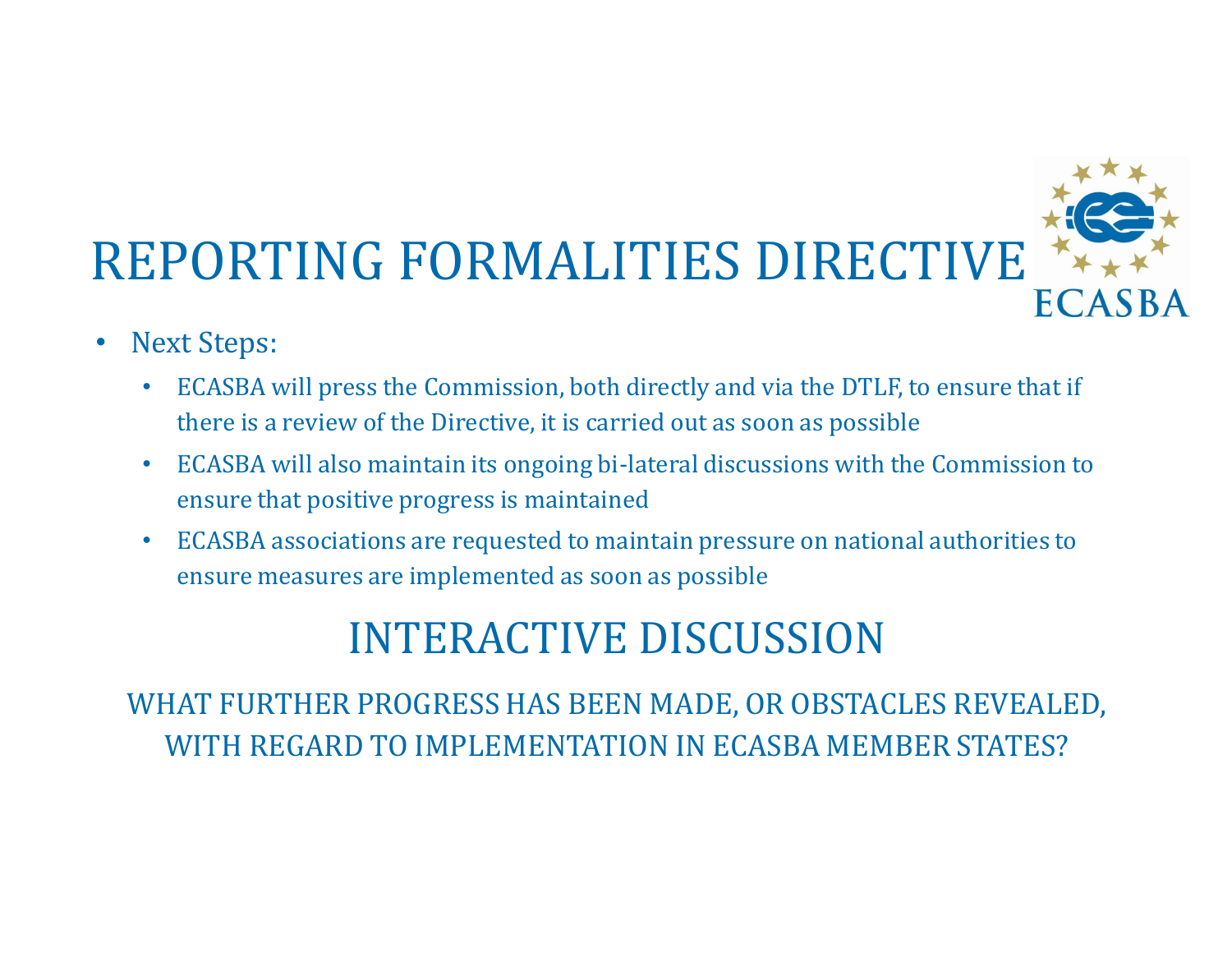### SULPHUR EMISSIONS CONTROL UPDATE

- ECASBA
- The Baltic and North Sea SECA has been in place since 1st January 2015
- It covers the area shown at right:
- The European Community Shipowners Association (ECSA) and the European Sustainable Shipping Forum have carried out three surveys of the impact of the SECA on shipping in the region, in November 2014 (pre-introduction baseline assessment), February 2015 and September 2015

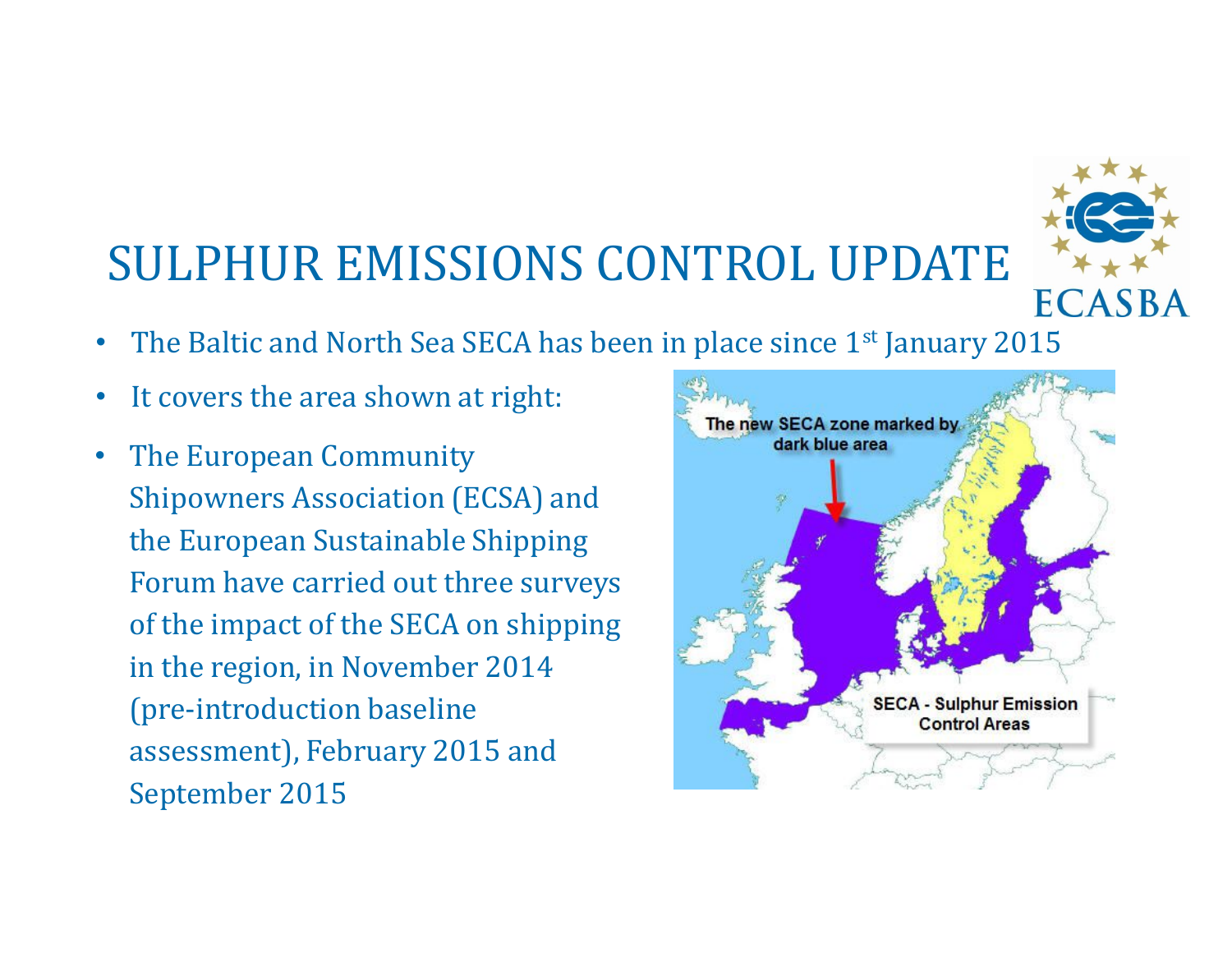

- Results of the February survey were presented at the ECASBA seminar in March and indicated:
	- The cost impact of using 0.1% ultra low sulphur fuel was mitigated by the reduction on bunker prices
	- Evidence of increased freight rates was reported by more than half of the respondents
	- Cargo volumes had reduced by approximately 15%
	- Only UK and Sweden were undertaking compliance inspections
	- Contamination of bunker fuel had caused some compliance issues
- Results of the September 2015 survey have not been released yet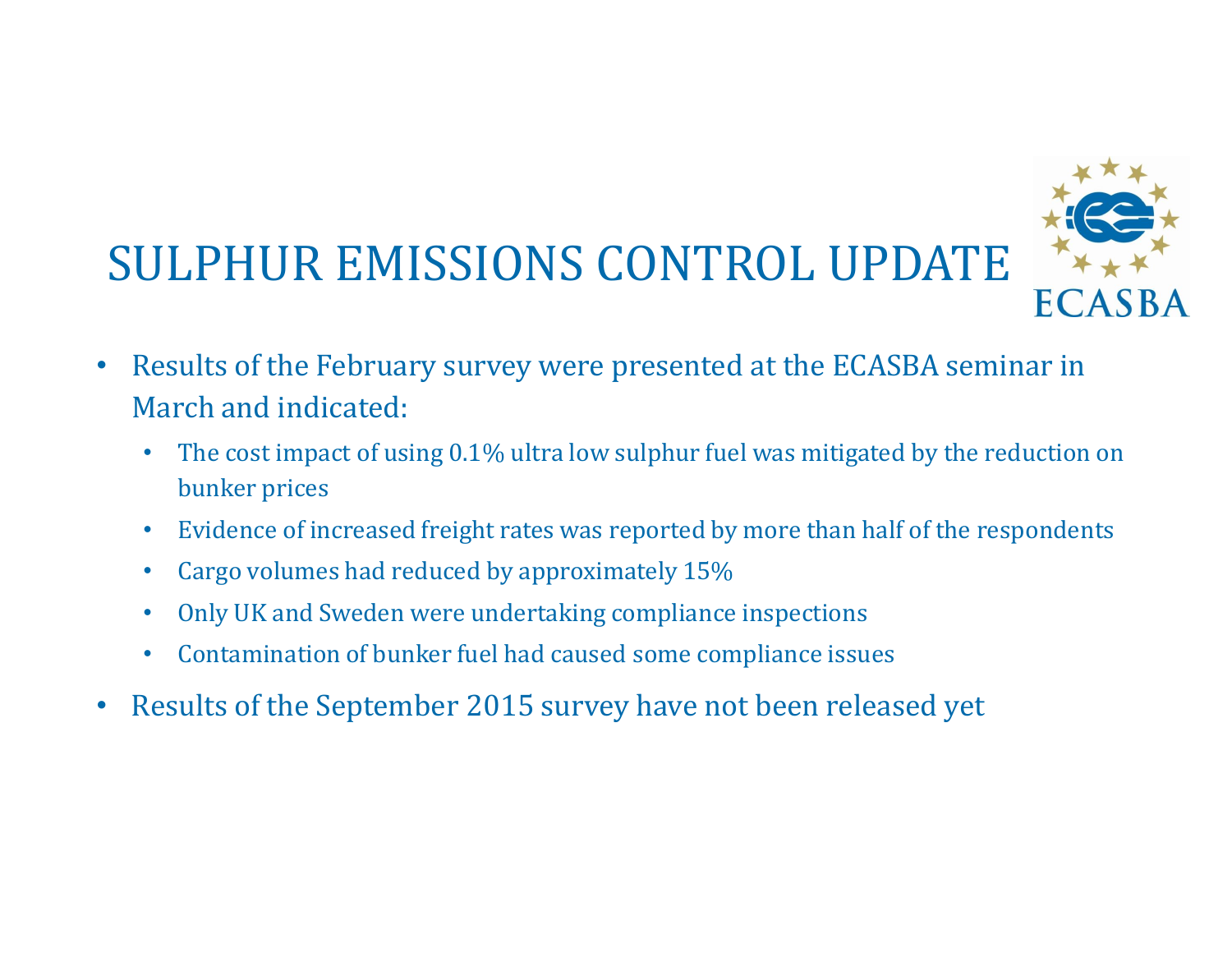

### INTERACTIVE DISCUSSION

IN THE ABSENCE OF ANY CLEAR DATA FROM THE SHIP OWNING COMMUNITY, DO MEMBER ASSOCIATIONS BASED WITHIN THE SECA AREA HAVE ANY ANECDOTAL EVIDENCE OF MODAL SHIFT, INCREASED COMPLIANCE INSPECTIONS OR OTHER ADVERSE IMPACTS ON SHIPPING IN THE BALTIC AND NORTH SEA REGIONS ?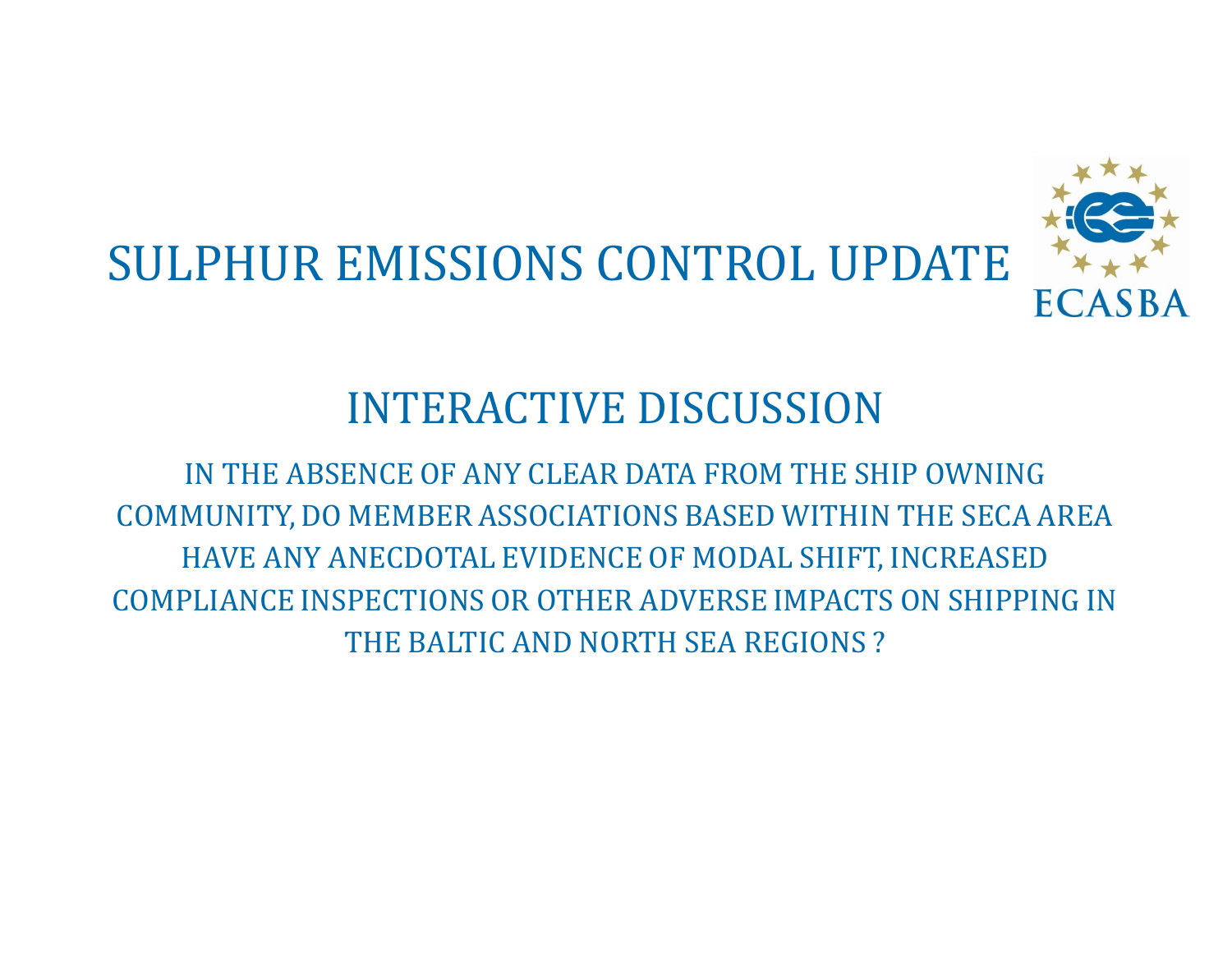## 2014 EUROPEAN PORT REGULATION



- Also known as the 4<sup>th</sup> Port Package
- A Regulation, not a Directive
- The latest attempt to enhance both the governance and efficiency of the European port sector, primarily through increasing transparency in financing and enhancing the freedom to provide port services
- A number of contentious issues were removed from the previous port package (for example any reference to regulating dock labour) in order to improve the chances of the Regulation being accepted
- The overarching aims and objectives of the Regulation were supported by ECASBA from the beginning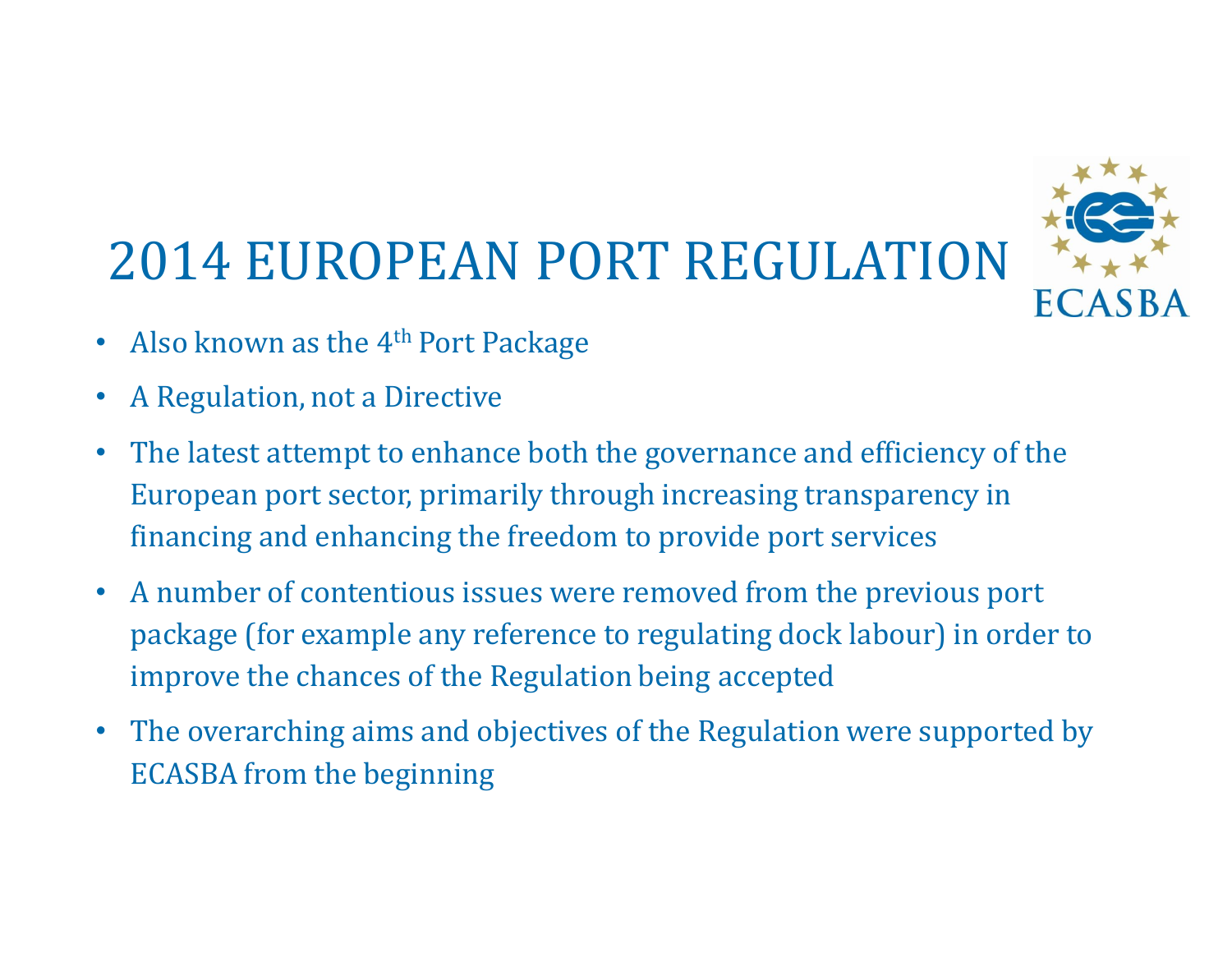### 2014 EUROPEAN PORT REGULATION



- Even in its relatively benign form, the Regulation soon ran into strong opposition:
	- Germany and the UK quickly expressed their opposition to the entire exercise
	- Vested interests began to lobby for specific port services to be excluded from the scope of the Regulation, most notably pilotage, threatening to reduce the effectiveness of the entire exercise
	- Proposals to increase transparency in the setting of port charges and the involvement of port users in the decision making process also caused concern, especially in the UK
- The concerns of CLECAT (freight forwarders) ESC (shippers) ECASBA and FEPORT (terminal operators) led to the "empty box" letter to the European Parliament Transport Committee in January 2014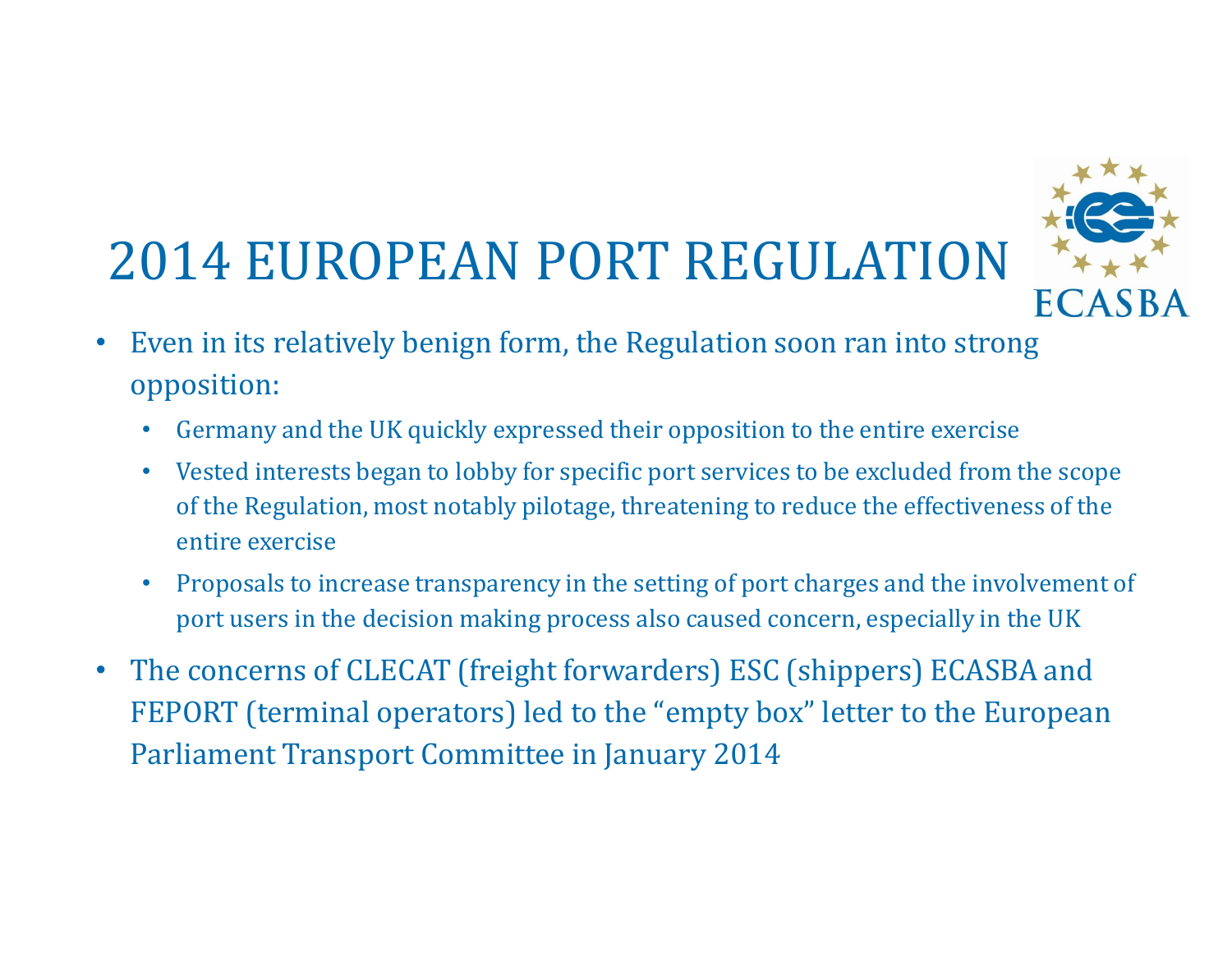# 2014 EUROPEAN PORT REGULATION **ECASBA**

- So where are we now?
	- The Regulation draft spent the summer with the EP TRAN committee which proposed more than 700 amendments!
	- Most of the amendments further weaken the market access to port service obligation provisions
	- Committee Rapporteur Knut Fleckenstein fully supports the Committee position
	- It is also anticipated that some measures relating to dock labour will be introduced
	- ECASBA has been asked by DG-MOVE to make representations to Fleckenstein to bring back the market access provisions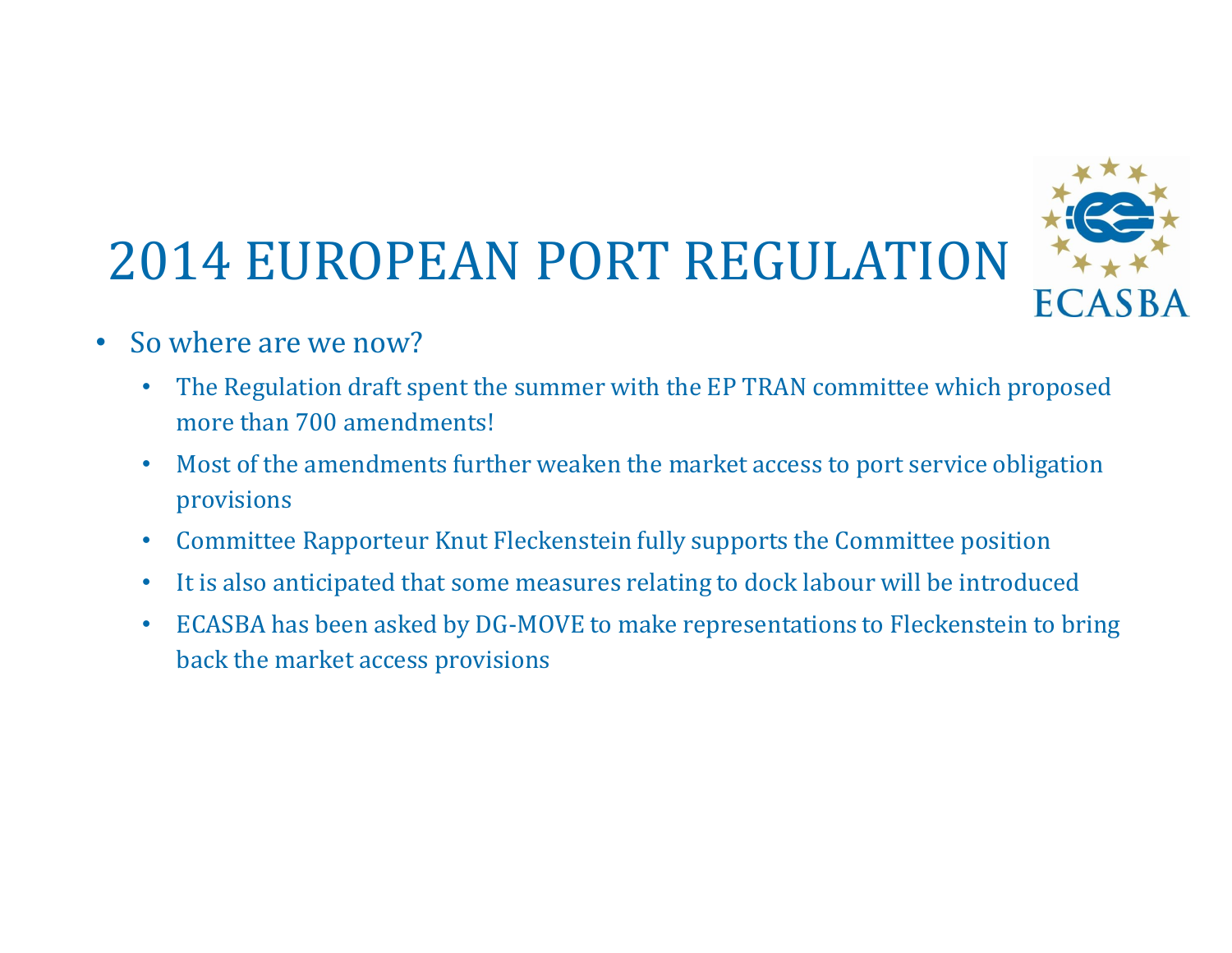

### INTERACTIVE DISCUSSION

#### WHAT ARE THE VIEWS OF THE ECASBA MEMBERS ON THE CURRENT STATE OF THE PORT REGULATION?

WHAT COMMENTS SHOULD ECASBA TAKE TO FLECKENSTEIN?

AND BACK TO MOVE?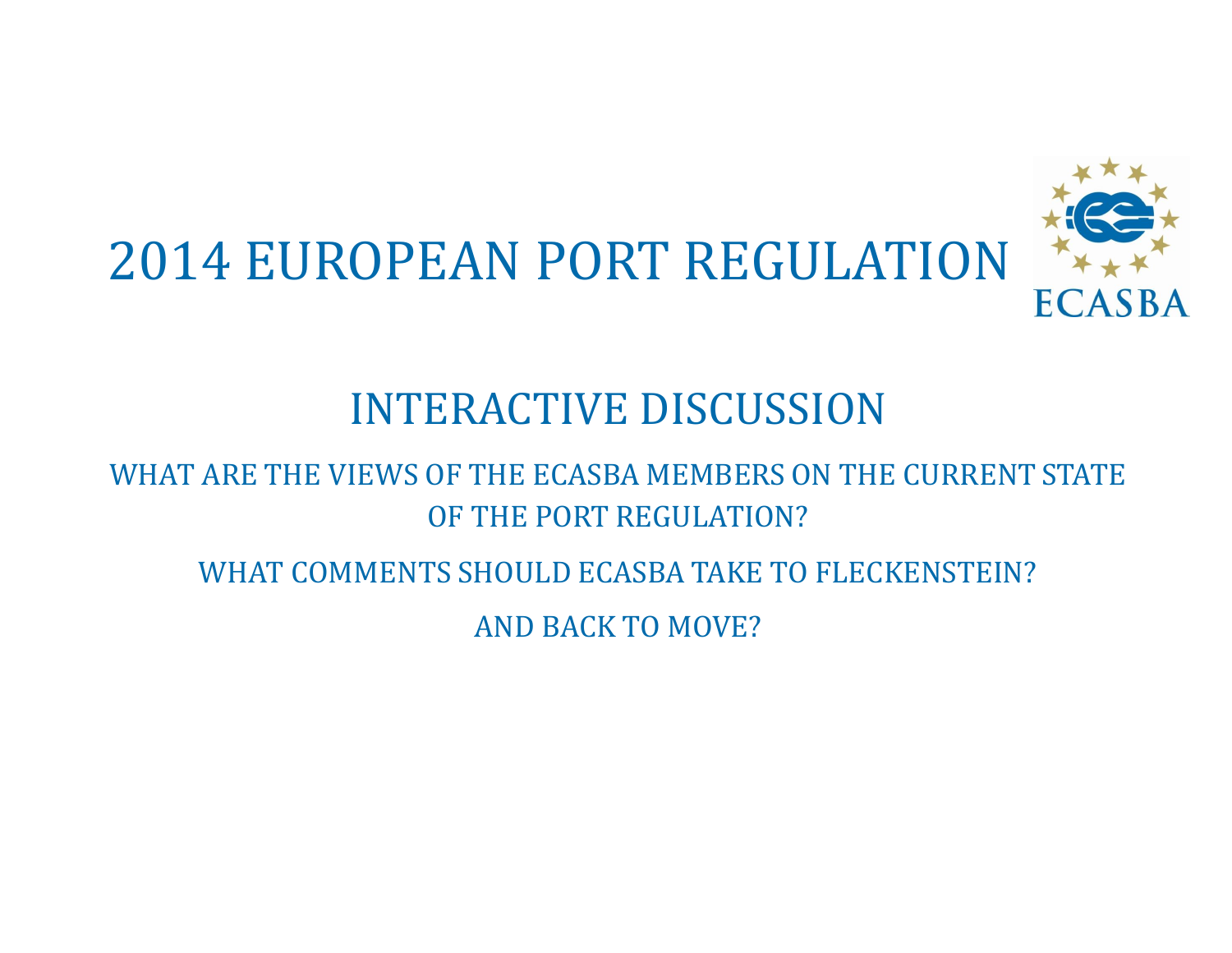### 2017 COMMUNITY SHIPPING PACKAGE



- 2017 has been nominated by Transport Commissioner Violeta Bulc as the maritime year
- To mark this action, it is expected that a new EU shipping package will be proposed – possibly announced at European Shipping Week in March/April 2017
- At present there is no indication of which issues are likely to be included but…
- They will be influenced by the responses to the Mid-Term Review of the Transport Strategy carried out in April 2015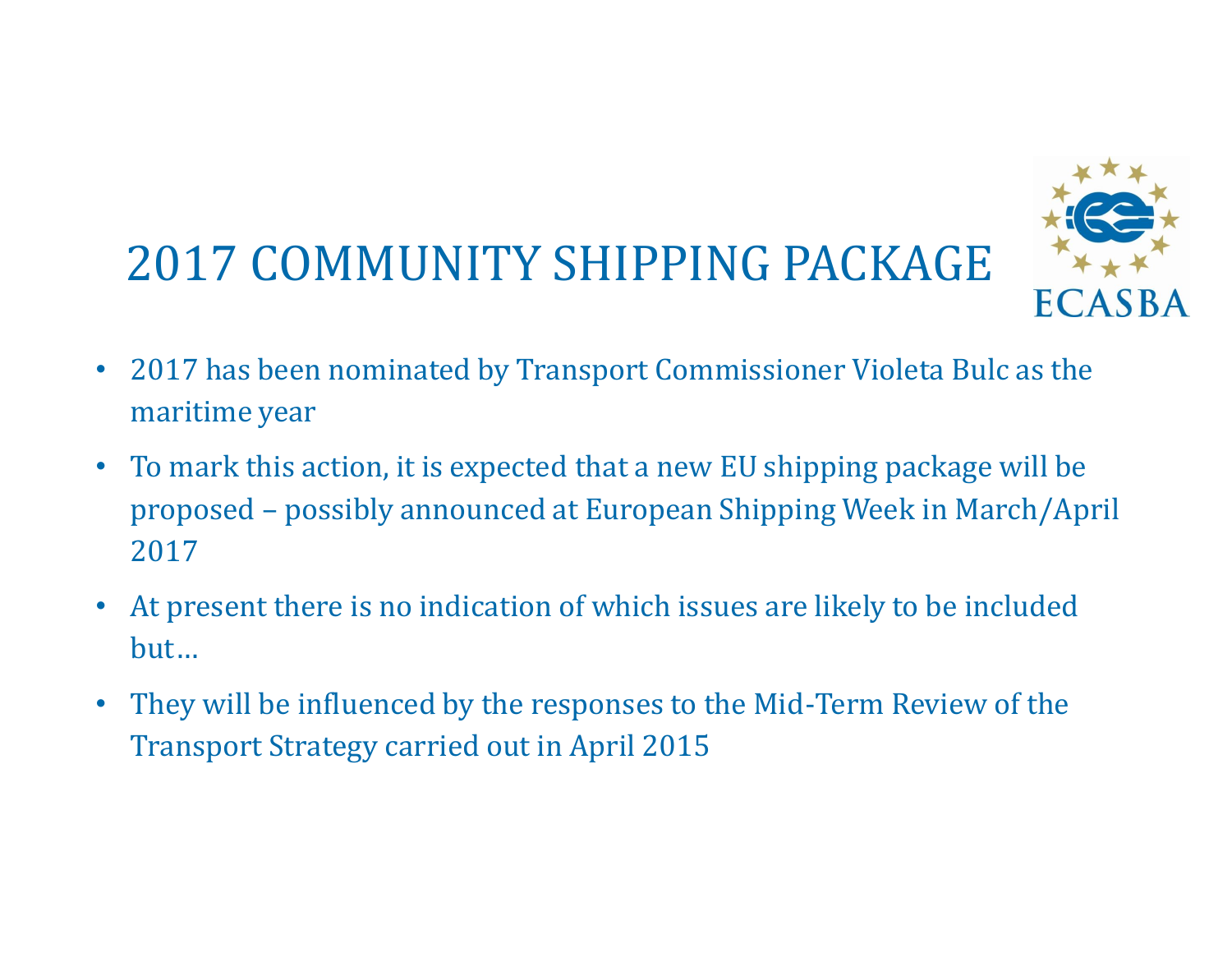

### 2017 COMMUNITY SHIPPING PACKAGE

- In summary the questions in the Review covered:
	- Maintaining the competitiveness of EU maritime services
	- Increasing the attractiveness of the maritime professions
	- Enhancing ship safety and safety of life at sea
	- Improving the environmental performance of the shipping sector
	- Enhancing maritime transport security
	- Promoting alternative fuels
	- Improving port efficiency
	- Promoting the benefits of short sea shipping
	- Identifying growth opportunities for peripheral areas
	- Simplifying administrative procedures
	- Promoting maritime research and innovation
	- Deploying and promoting digital services